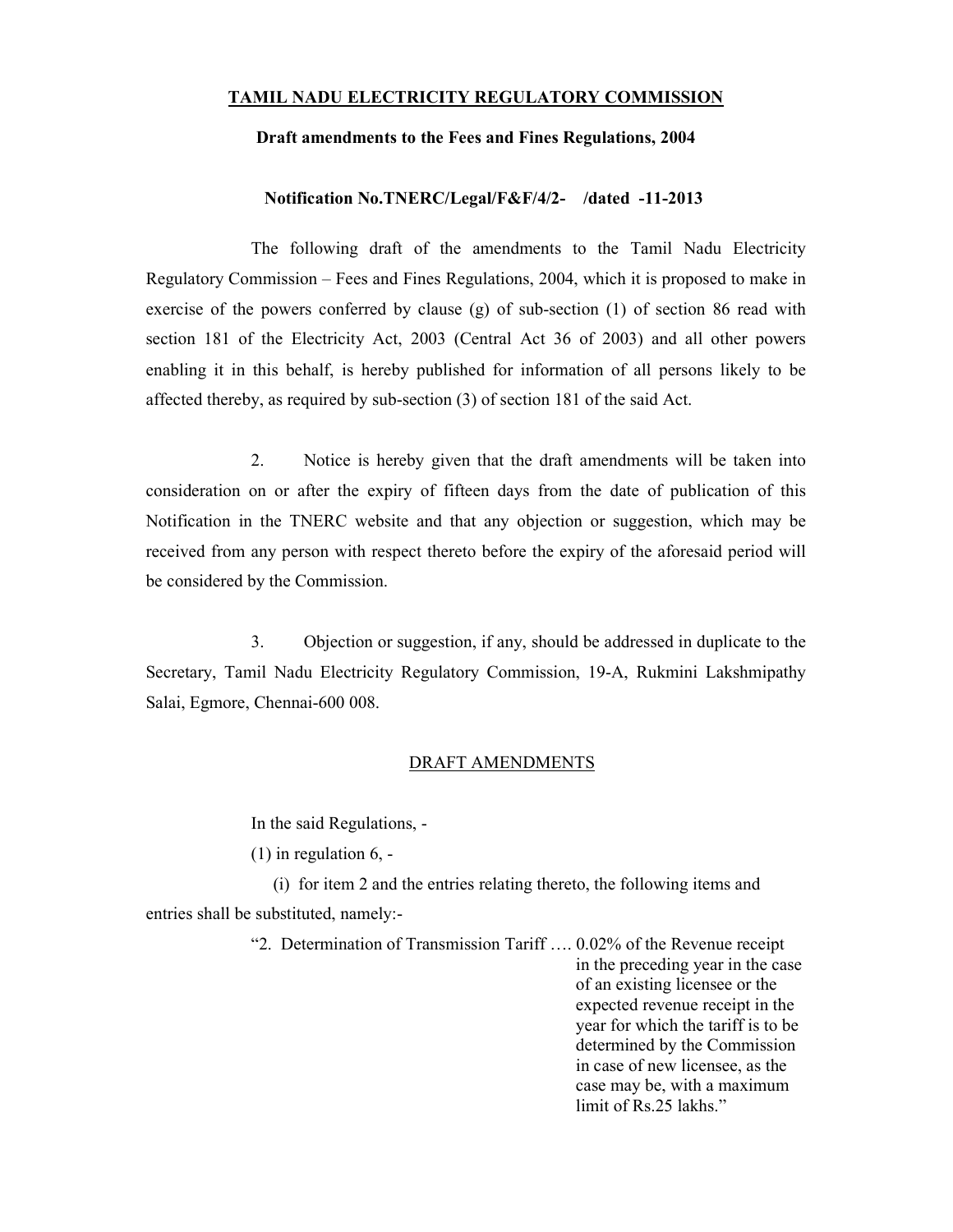(ii) for item 3 and the entries relating thereto, the following item and entries

shall be substituted, namely:-

| "3. Review of the Tariff order in respect<br>of items 1 and 2 above $-$ |                                                                                                      |
|-------------------------------------------------------------------------|------------------------------------------------------------------------------------------------------|
| (a) if the petition is filed by the original                            |                                                                                                      |
| <b>Tariff Petitioners themselves</b>                                    | $\ldots$ 5% of the fees paid at the time<br>of filing the original tariff<br>petition.               |
| (b) if the petition is filed by an association                          |                                                                                                      |
| or group of persons                                                     | $Rs.15,000/-$                                                                                        |
| (c) if the petition is filed by an individual                           |                                                                                                      |
| consumer                                                                | $\ldots \ldots$ Rs.1000/-"                                                                           |
|                                                                         | $(11)$ . $1 \tImes$ $\pi$ . $1 \tImes$ $1 \tImes$ $(0.1)$ . $11 \tImes$ $\pi$ $D \tImes$ $C1 \tImes$ |

 (iii) in item 7, under the heading "Miscellaneous Petition filed by associations or groups not covered by other listed categories", for sub-item (a) and the entries relating thereto, the following shall be substituted, namely:-

> "(a) miscellaneous petitions filed by registered association of consumers or generators ….. Rs.5,00,000/-"

 (iv) for item 8 and the entries relating thereto, the following shall be substituted, namely:-

 "8. Fees for Review (i) for correction of any order of the Commission on account of typographical or clerical error or mistake … Nil (ii) Review petition filed by an individual against the orders of the Commission in a Miscellaneous Petition … Rs.200/- (iii) Review Petition filed by any organisation registered under the Companies Act, 1956 (C.A.1 of 1956) or any firm or Corporate Body other than the entities covered by sub-item (iv) against the orders in a Miscellaneous Petition … Rs.3000/- (iv) Review Petition filed by registered association of consumers or generators against the orders in a miscellaneous Petition ….Rs.50,000/- (v) Review Petition filed against the orders in a Dispute Redressal Petition (DRP) …. 10% of the fees paid in the original DRP